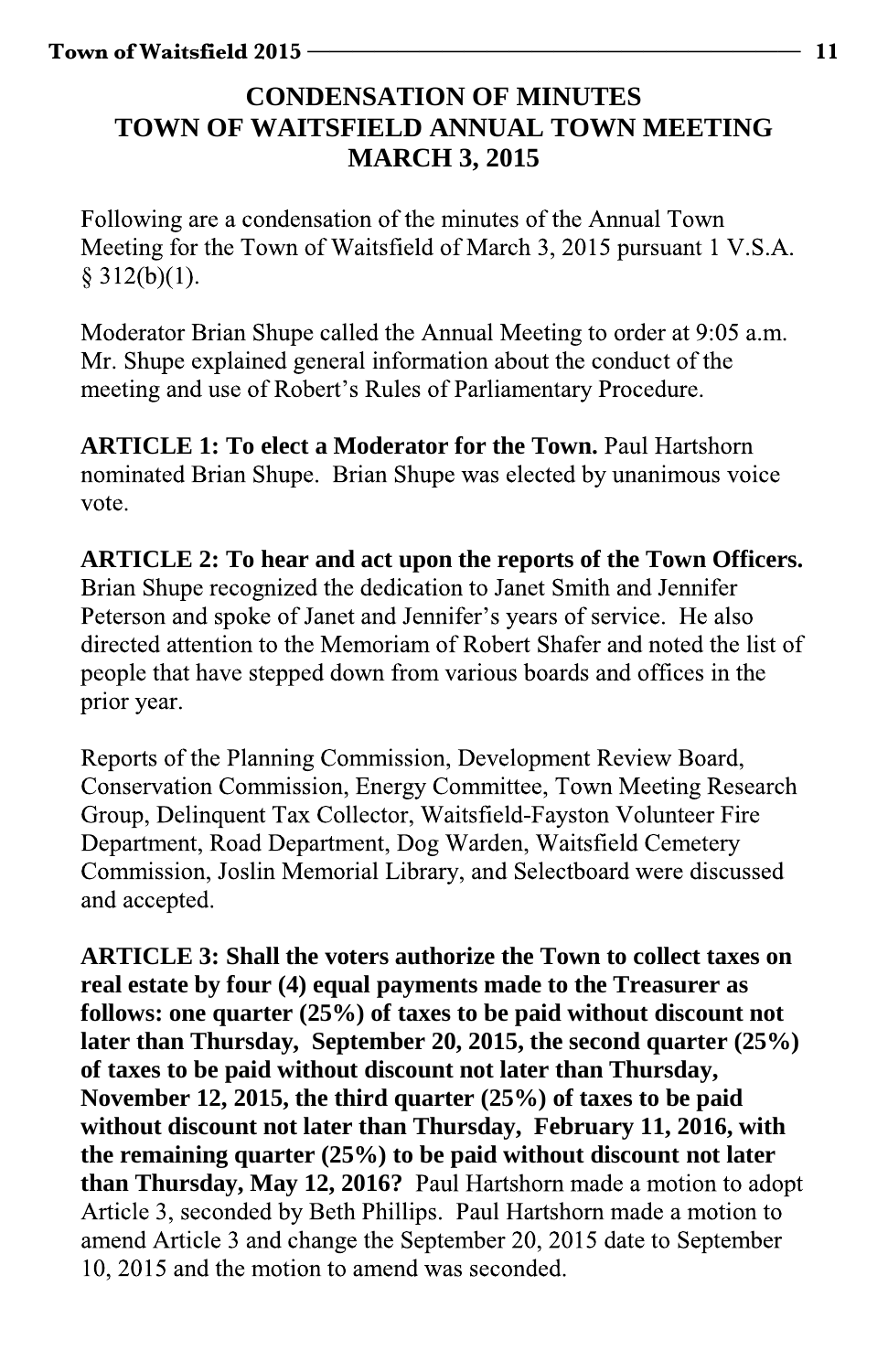The motion to amend Article 3 was approved by a unanimous voice vote. The amended Article 3 was then approved by a unanimous voice vote.

**ARTICLE 4: Shall the voters authorize the Town to borrow money in anticipation of Taxes and State Aid Money?** motion to adopt Article 4, seconded by Beth Phillips. Article 4 was approved by unanimous voice vote.

**ARTICLE 5: Shall the voters authorize the Town to borrow an amount not to exceed \$45,000, to be paid over a period not more than five years and on such other terms as the Selectboard shall negotiate, for the purpose of rep** and Air Storage Cylinders? Paul Hartshorn made a motion to adopt Article 5, seconded by Sal Spinosa. Article 5 was approved by unanimous voice vote.

**ARTICLE 6: Shall the voters authorize the Town to borrow an amount not to exceed \$165,000, to be paid over a period not more than five years and on such other terms as the Selectboard shall negotiate, for the purpose of paving Tremblay Road and North Road?** Paul Hartshorn made a motion to adopt Article 6, seconded by Charlie Goodman. Article 6 was approved by majority voice vote.

**ARTICLE 7: Shall the voters authorize the Town to borrow an amount not to exceed \$75,000, to be paid over a period not more than five years and on such other terms as the Selectboard shall negotiate, for the purpose of paving parts of Joslin Hill Road?** Hartshorn made a motion to adopt Article 7, seconded by Sal Spinosa. Article 7 was approved by majority voice vote.

Maxine Grad and Adam Greshin, who represent the Washington-7 District (that includes Waitsfield) in the Vermont House of Representatives, wished to address the assembly. Neither Ms. Grad nor Mr. Greshin is a Waitsfield Town resident. There being no objection, the rules were suspended and Ms. Grad and Mr. Greshin addressed the assembly.

**ARTICLE 8: Shall the voters authorize the Culvert Replacement Projects Reserve Fund to be renamed the Bridge and Culvert Reserve Fund and to allocate \$10,000 to it?** Logan Cook moved to